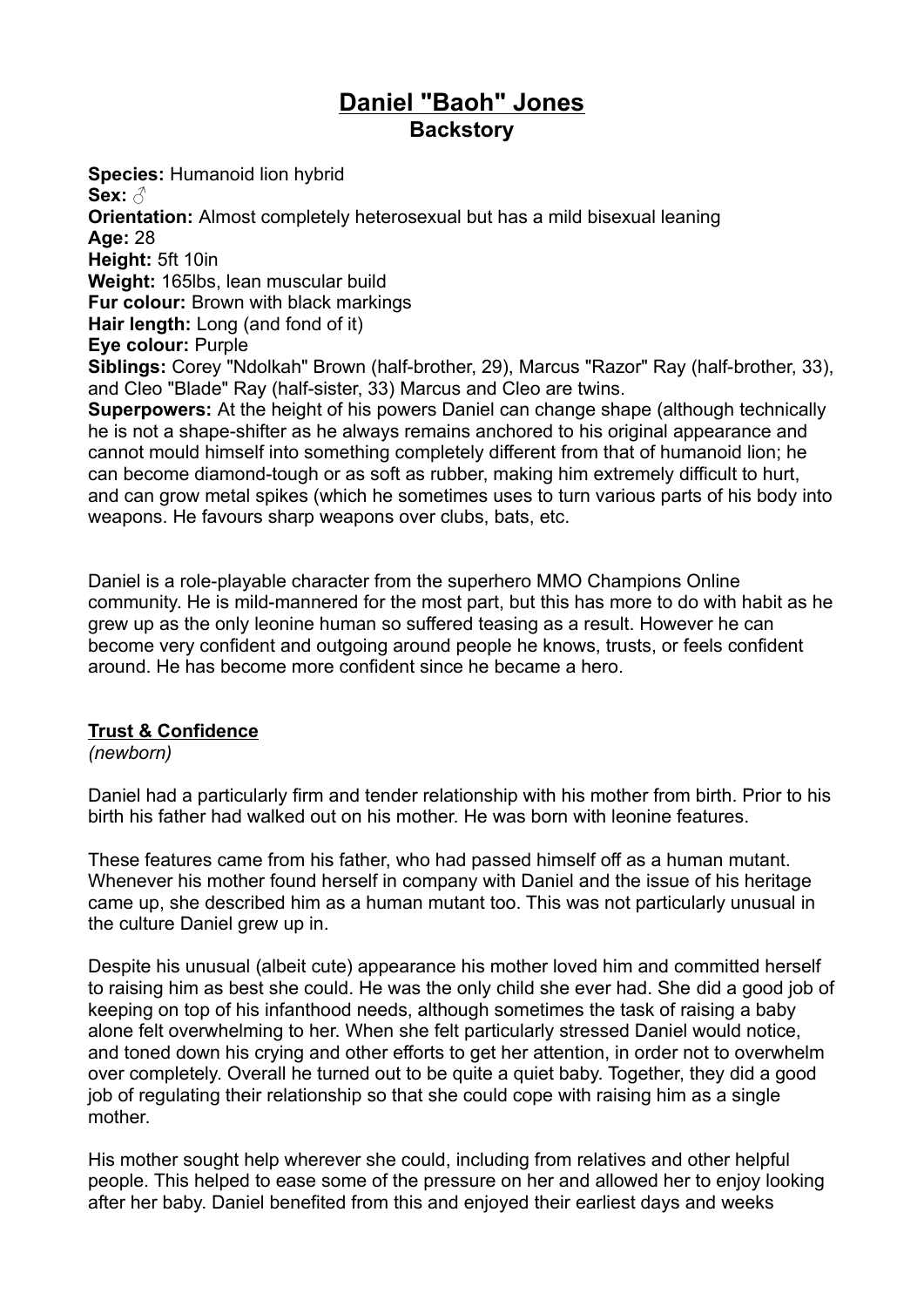together too.

#### **Freedom & Self-Determination**

*(toddlerhood)*

Daniel's mum put him into pre-school as soon as she could. This represented more support for her and allowed her to have some time to clean the house and have some much-needed recuperation time. She had some difficulty finding him a pre-school place due to his unusual appearance, and further difficulties with carers not watching over him reliably. Eventually she found somewhere she was satisfied with and Daniel settled in there.

The other children in pre-school were all fully human so he was the only feline-looking child there. They teased him a lot, as children tend to do, and overall Daniel had a rough time with this, and responded by withdrawing just like he had as an infant. For him, it felt as if the best way to respond to others' negative emotions was to appease the person.

His relationship with his mum became solace from the teasing of the other children, and he loved her dearly, appreciating her warmth and unconditional love towards him. Occasionally he could be a little clingy, but as a 2-3 year old this was to be expected.

His need to stay close to her meant that he became beset by self-doubt. To him, mum knew all the answers and could make everything all right. He didn't feel the same way about himself. As a result of this, he became a reserved child and sought solace in his imagination, and in the approval of the grown-ups he met while with his mum. They tended to think he was incredibly cute, and he revelled in this approval, especially since it seemed to come automatically (which of course, it did: all that had to happen was for them to see him. He didn't have to do anything to look like a cute little cat-boy).

#### **Ambition**

#### *(young childhood)*

Despite the problems that his appearance caused him, Daniel became more curious about his feline appearance and why he had turned out the way he had. He asked questions about his father, wondering if perhaps he looked like him.

His mother didn't give him too many details about his father as she knew she couldn't reunite them so didn't want to encourage Daniel to think about him too much. Whenever he asked she would give him as little answer as she felt would satisfy him, and would then distract him by coddling him. This was an uphill struggle at times, as Daniel saw the other children at pre-school with their dads and would wonder where his own was.

The teasing, exclusion, and general coldness he experienced from the other children continued to nudge Daniel to build relationships with the grown-ups in his life instead. He liked his teachers and became preoccupied with pleasing them - which meant doing the tasks - spelling, drawing, and other activities - that they gave him right.

By this time he had become quite dependant on grown-ups, so doing things on his own for the first time left him feeling anxious. This was driven by his desire to do things right: he either wanted to do them right or not do them at all until an adult could come along and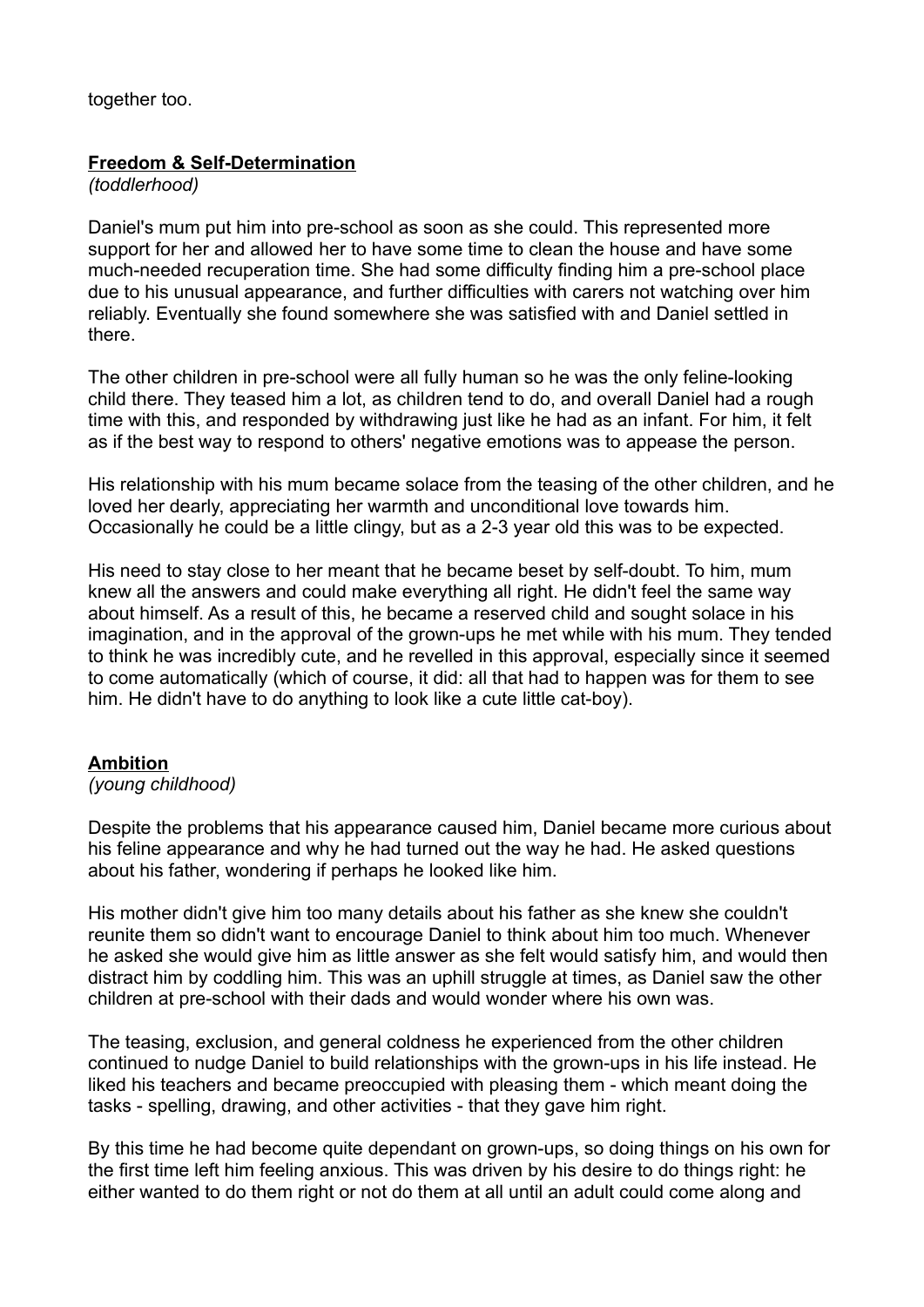guide him through. For him, doing things right represented two things: making things easy for the grown-ups, and pleasing the grown-ups. For him, these goals carried far more weight than the pleasure of independence.

He felt confident when he got things right, although he did need the approval of his adequate completion of the task by the teachers or his mum before he could feel it. If he found himself unable to complete a task to the standards the grown-ups were hoping for then he tended to fall apart until they reassured him.

All of this led him to become an anxious child, and one unwilling to test the boundaries (either of the rules or his own competence), as he only wanted to do things that he felt completely sure would work out. This in turn led him to wish he didn't have his feline appearance, as they made him stand out - and he didn't want to stand out. Being conspicuous raised the risk of being seen doing the wrong thing.

The more persistently cruel of the other children picked up on his anxieties and exploited them: Daniel wanted to do the right thing, so making him feel as if he'd done something wrong even when he hadn't was an effective way to get under his skin.

All of this suppressed his energy so he came across as a reserved child.

He liked playing with his toys, and one of his favourite games was to use them to play at having world wars with each other. He was interested in the concept of good versus evil, and this was his way of making sense of it. It also provided him with a sense of escapism, and as a child who felt excluded, escapism was a welcome relief.

As far as his ambitions went, he longed to be a superhero. Realistically this would take years of hard work and dedication but at this early stage in his life, he wasn't thinking of that. Just the idea of being a superhero held a real appeal for him.

The idea appealed to him for several reasons: if Daniel became a superhero, he would naturally excel at something (as all superheroes do). The idea of being naturally excellent at something meant that he wouldn't have to consciously pay minute attention to everything he did. He would be known for that thing, probably be asked to do that thing over and over, and be able to relax and stop worrying about his competence because he would be doing the very thing he was specialised to do (and well-practised in doing).

Being a superhero also meant being a leader, a protector, and being visible and being admired. All of these qualities were parts of himself that he either hadn't developed or didn't believe himself capable of. As such, these would represent autonomy and freedom from himself.

Other than that, he longed to have a nice family one day and to have a comfortable place to live. Again, his ambitions represented freedom and an easing of the anxiety he constantly felt. If he had a nice family then he would have support and positive feedback whenever he needed it. To have a comfortable home would be to have already succeeded in making a comfortable home for himself.

**Productivity** *(older childhood)*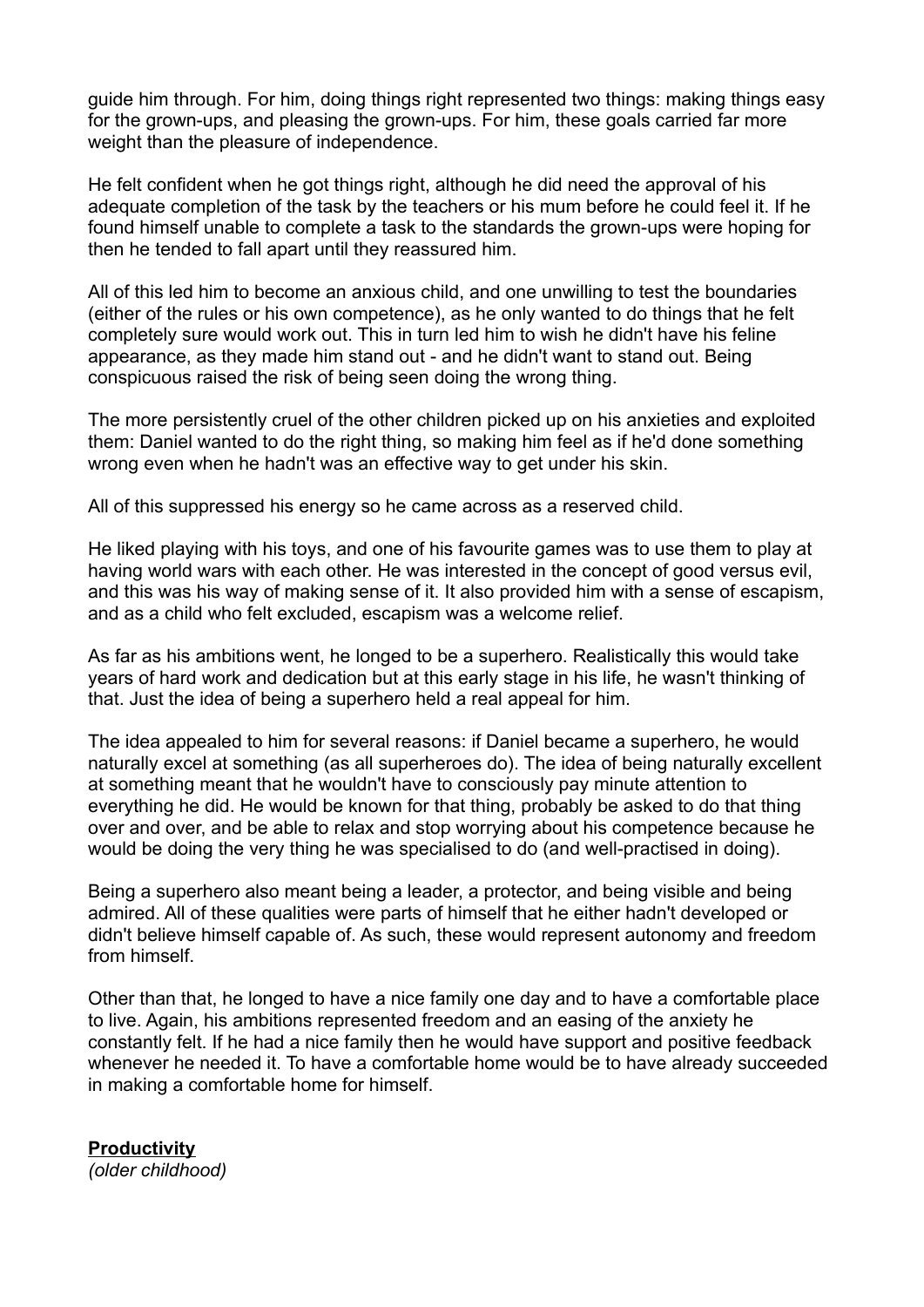Something happened at this age that neither Daniel nor his mother were aware of at first. She was invited by a clinic to take Daniel in for some shots, so she took him to have them as she thought they were for medical purposes. However, they were not. Instead, they were experimental. The clinic itself was legitimate, but had been infiltrated by a couple of infiltrators who worked for a villainous bio-tech weapons group. These infiltrators arranged it so that, when Daniel had his shots, they were of a bacterial symbiote instead of the ones he had been brought in for. Neither mother nor child had any reason to believe anything untoward was happening, and the symbiote remained dormant in his system indefinitely.

School had made it impossible for him to avoid spending time around other children, and this had worn slowly away at his reserved nature. He developed friendships with the kinder children.

As Daniel grew a little older he started to take better control of his anxieties. That isn't to say that he overcame them completely, but with a combination of the support of his mum, the teachers, the friends he had started to gain, and his own clear thinking and willingness to take personal responsibility for himself, he turned his anxiousness into something more productive.

He still shirked away from teasing, whether real or perceived, but he retained and built on the friendships he had developed. He valued the friends he had, and was prepared to go the extra mile for them.

Occasionally a bully (or even just somebody a little too boisterous for Daniel's tastes) would pull his tail. He didn't like that one bit: it hurt badly.

Daniel also identified his strengths and capitalised on those, so that he could feel competent more of the time. As he did this, he began to feel more confident, which in turn allowed him to relax and show off more of the person he was inside. It also released a lot of the energy he had been expending on doing and being the right thing for people, and he came to surprise - and delight! - the people who had known him the longest with the sheer amount of energy he had.

With that said, he did not become proud about the work he did. He silently still feared failure so remained low-key about his achievements, although he wasn't averse to quietly basking in a job well done. It meant that he kept an ear open for any kudos or other positive feedback he was given. He also avoided being too over-bearing with his energy. Even now, he felt a need to self-control and self-regulate. At least now it was more nuanced and he was able to channel it in a way that worked better for him. He could still stress out very badly over some mistakes however. Smaller ones he could chalk up as lessons learned, but larger ones made him lose sleep and gave him bodily sensations that he could best sum up as a "hair falling out" feeling.

On that note, his pride in his appearance began to take a focus on his hair. He had long, big hair and loved it!

As far as school tasks (or indeed, outside of school tasks) went, he continued to be cooperative. He began to look at school tasks with a more critical eye: rather than just plain wanting to succeed at the tasks he was given, he began to wonder how a task would be best completed. Was he the best person for a particular sub-task, or could someone else do it better? If he was not the ideal person for the task then he wouldn't worry about it and hand it over to them. It is interesting to note that during his 7 - 12 age range, he found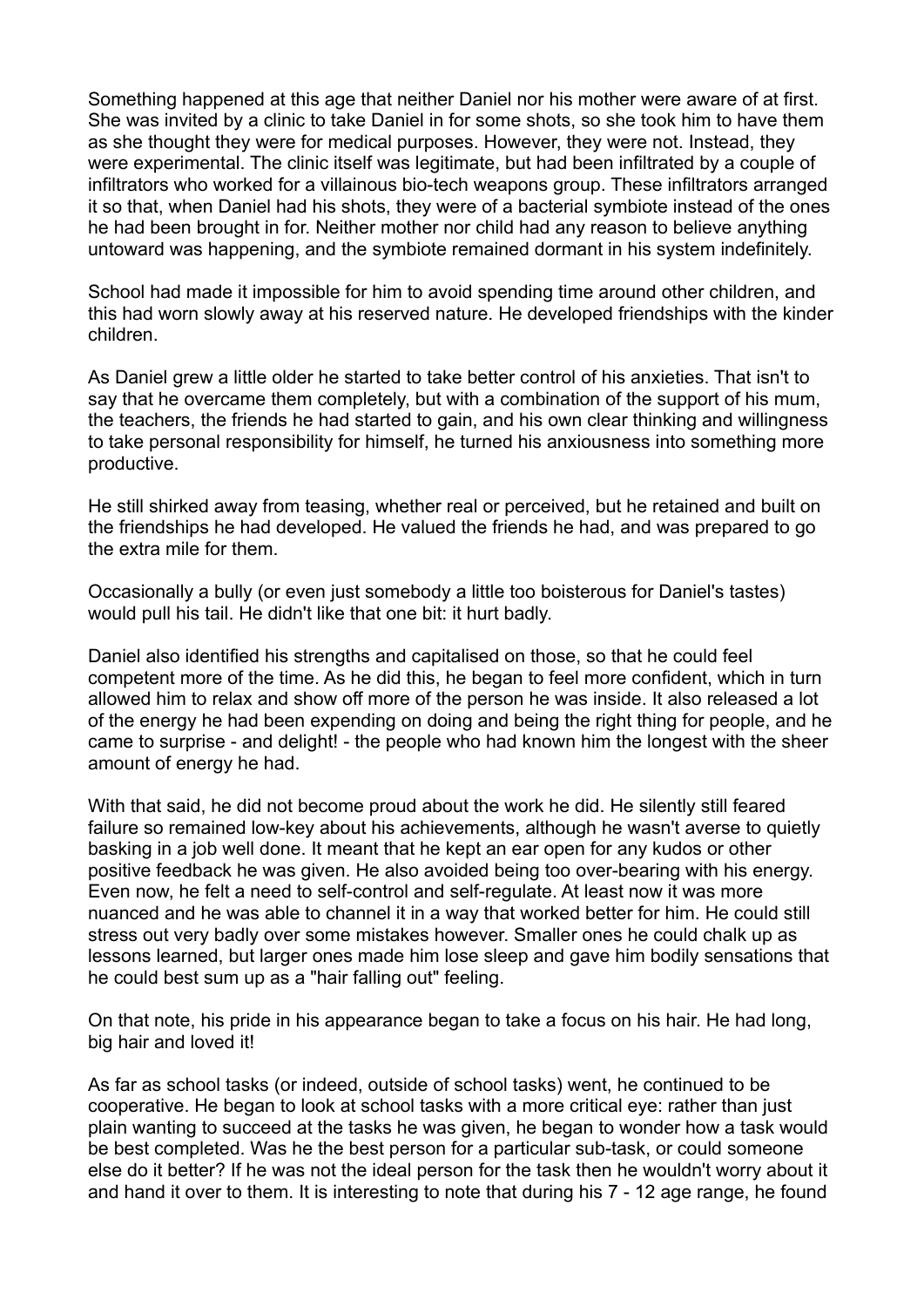enough confidence in his own abilities that if he was teamed up with somebody else who was skilled at the same thing as him, he would be sensitive to the risk of showing up his team-mate by outshining them. He considered that that would be rude.

Although he was quite reserved when it came to play time, he did like gentle or goodhumoured play, along with play that encouraged his imagination. If he saw a way to make a school task fun, he would do it!

He had a very strongly-held personal policy of never bullying others. He had experienced bullying himself and recognised the damage it could do, and he never wanted to subject another person to that. Despite his dream to become a superhero, he didn't even consider bullying worthwhile if the ends could be argued to justify the means. To him, there would always be another, better way. Over time this developed into a determination to help others less fortunate than himself.

Over time he outgrew his toys and moved onto playing video games. These had a similar immersive, escapist value for him, so he enjoyed them a great deal. He also took up writing, which also helped him to burn off his imagination. He definitely impressed his English teachers! At first he wrote fan fiction stories and then moved on to short science fiction and fantasy ones.

#### **Child to Adult Transition**

*(adolescence)*

As Daniel reached his teenage years and became more independent, he learned that he was not the only furry around. Although full humans comprised most of the population (which was why he'd worried that he was unique during his early childhood), there were other furries around, and some looked stranger than him! He reached out to some of these and made good friends with them. Shared experience helped a lot with this. Furthermore, some of the exotic-looking people around him were meta-powered. There weren't very many of them, but he believed they had the same experiences of being different, but had found ways to overcome that. That idea was incredibly inspiring to Daniel!

Because Daniel's father didn't play a part in his life, Daniel didn't have any one, consistent father figure. He picked up the occasional male role model from among his teachers, but these were only temporary. As a result of this, by the time he became a teenager he had some gaps in his understanding of how to talk to women.

He continued to develop his confidence and skills with working with his class mates. By now he was pretty good at working in a team, contributing, and allowing others to contribute. He added the ability to confront others who weren't pulling their weight, peacefully.

Overall he was liked by his school mates and teachers. The few who didn't tended to be more closed-minded about furries. However, Daniel managed to win some of these over as their teasing turned into curiosity. Some people outright admired him - he looked pretty good, after all!

Two of his friends who he lost contact with over time included a wheelchair-bound kid and another kid who took time off school every other week due to sickness, which was alter confirmed to be cancer. Both of them inspired Daniel to stop worrying about social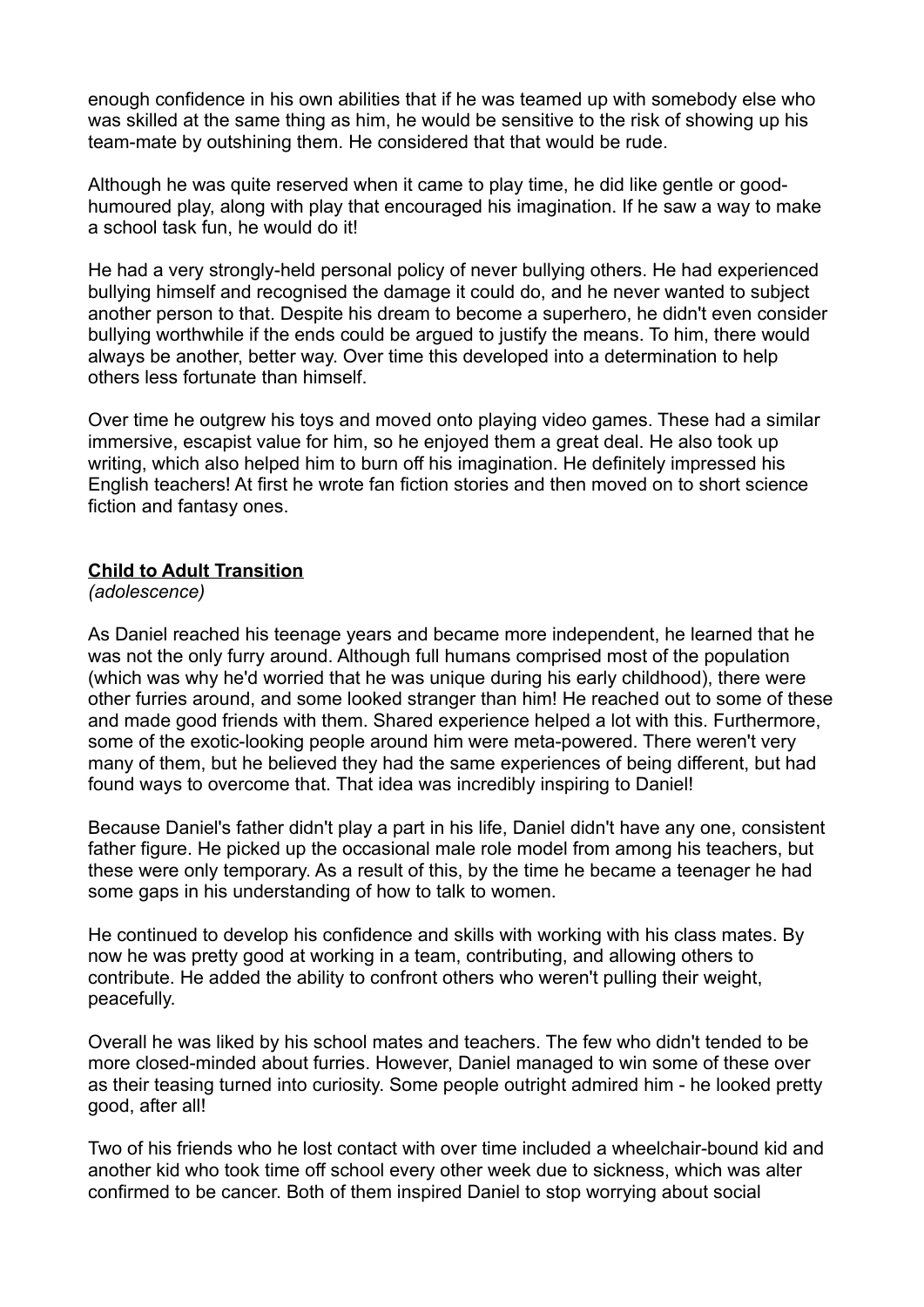standing and to enjoy life in the moment, and to treat it like the gift it was!

This change in his outlook helped to boost his popularity in school. A few still judged him negatively for being different and that had an impact on him, but the general trend for him was to enjoy the life he had. The jocks were the most likely to bully him, although some secretly felt attracted to him, and Daniel's natural feline grace earned him an easy place in the school's dance team.

His first forays into the world of dating were a little shaky. There were other teenagers who were interested in him, but mainly in the sense that they were curious about what dating a cat-boy would be like. Those who got self-conscious about showing an interest in him could be insensitive or even cruel, and for a while this shook Daniel's confidence. However, his mum reassured him that nothing was wrong with him and that they acted that way because he was special.

From there, he managed to approach relationships with renewed confidence.

A side effect of the interest his peers took in him was that they tended to want to touch his hair. He got quite tired of that and discouraged it whenever he could.

Among the school's students was a criminal underground and some teens brought knives to school. On one occasion, one teen took exception to Daniel and attacked him. Daniel had to fight for his life. The bacterial symbiote that had been lying dormant in Daniel's system was triggered by the stress he felt when he was attacked. It abruptly granted him extra strength and the fight ended with the assailant knocked out with several broken ribs. This incident left him spooked and uncertain how he had managed to shove the other boy back so hard.

In the wake of this he arranged for a health check but nothing came up. Instead his disproportionate power was chalked down to his innate strength. This didn't seem to quite fit, but for the time being Daniel, his mother, and the school were out of luck when it came to finding an answer.

Some of his school mates became wary of him as a result of the above incident but it didn't do too much damage to his reputation. Nevertheless, he kept to himself a little more after that.

#### **Closeness in Relationships**

*(young adulthood)*

He took an Associates General Education Degree which he did not finish. Instead, he left school at age 18 and went to college for a while. While he was there he started getting invited to help out with the occasional bit of hero work. He enjoyed this and decided to train in it so that he could be a more effective hero. At age 20 he began training in earnest, and working, as a full-time hero.

He started his training older than some other heroes. His training consisted of a year of inhouse training followed by a year of on-the-field training, and by that time he was considered a capable hero. At age 24, he was placed with a hero group called the Wayward Angels.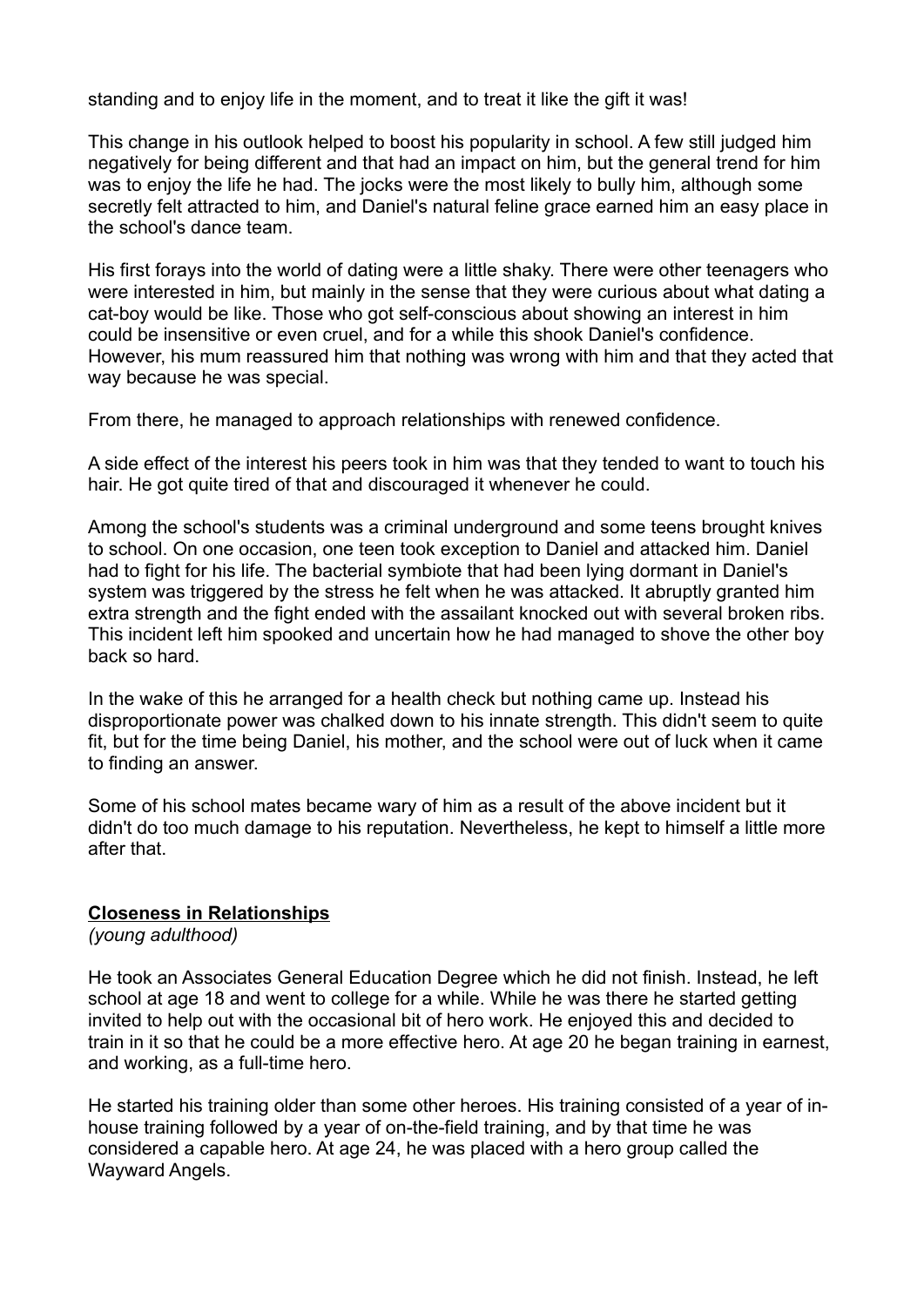Once Daniel had joined the Wayward Angels, the team helped him to trace the origin of his powers. They traced it back to a set of shots he had had as a small child, and to the switching of his medical shots for bio-tech ones. Daniel, of course, was less than pleased with this. Subsequent to this he got a confession from one of the bio-tech project partners.

He chose the hero name Baoh due to its relevance to his power-set. The name comes from an anime and resonated with him enough to apply it to himself.

As time went on his powers continued to develop (of their own account and as a result of his ongoing training). He became stronger, but he also became more durable. This was a surprise to him, but not as much as some of the other powers that he manifested: the ability to grow and jut out his bones which, upon contact with the air, would metallicize, a vampiric energy-draining ability that he could use on any energy source and direct the resulting outflow of energy either into himself or towards other sources, and in emergency situations, the ability to drain energy from a person. He found this final power highly unethical and creepy and avoided doing it at all, unless he had no choice.

He didn't automatically have good control over these powers. Early on in his training he had a tendency to 'go bezerk' with his powers, which usually involved growing muscle mass along with spikes and blades across the surface of his body. Training, hardship, and the support and guidance of the other Wayward Angels helped him to gain control.

Daniel wasn't the only one maturing as time went on: so did his symbiote. As it matured, it yielded more powers. When Daniel was a little over 27 the symbiote began to synthesize with his body all the more effectively and allowed him to shape-shift. Daniel, his team, and one of his very close friends and lovers - a shape-shifter - taught him how to harness this, so he became an effective shape-shifter himself, able to shift almost at will. This power allows him to grow taller, lose his fur in favour of leathery, armoured skin, a more whip-like tail, extra volume and a metallic appearance to his hair, a shift of fur pattern to a black and blue tone, and a shift in eye colour to near solid gold. Sometimes he would forget to retain vocal cords during his shift and if he did, he would be unable to talk until he returned to his original form.

This was the result the bio-scientists had wanted: for the recipient of the symbiote shots to be able to shift into a bio-organic anti-supernatural weapon. They had hoped to be able to use weapons like this to protect against all supernatural beings. Although Daniel was a mutant and therefore counted as supernatural, the bio-tech team had considered him harmless compared to others, so a good enough subject for their experiments. There were other mutants around who could destroy entire cities or disrupt food production and distribution, so a cat-boy, however strong, seemed harmless by comparison. They had never expected him to have this much potential.

Daniel's expression of the symbiote was more successful than the research team could have dreamed of, and when he reached the height of his career they began to pursue him to try and retrieve him. To them, he was their research data and they were prepared to get their hands on him dead or alive. Daniel came to depend very much on the rest of his team to have his back when it came to this.

Despite Daniel's monstrous form at the height of his powers, he is not monstrous in spirit and remains as conscious and aware as at any other time. He doesn't like being the centre of attention while in monster form due to the years of negative (even passively negative) judgement he's been on the receiving end of, over the years.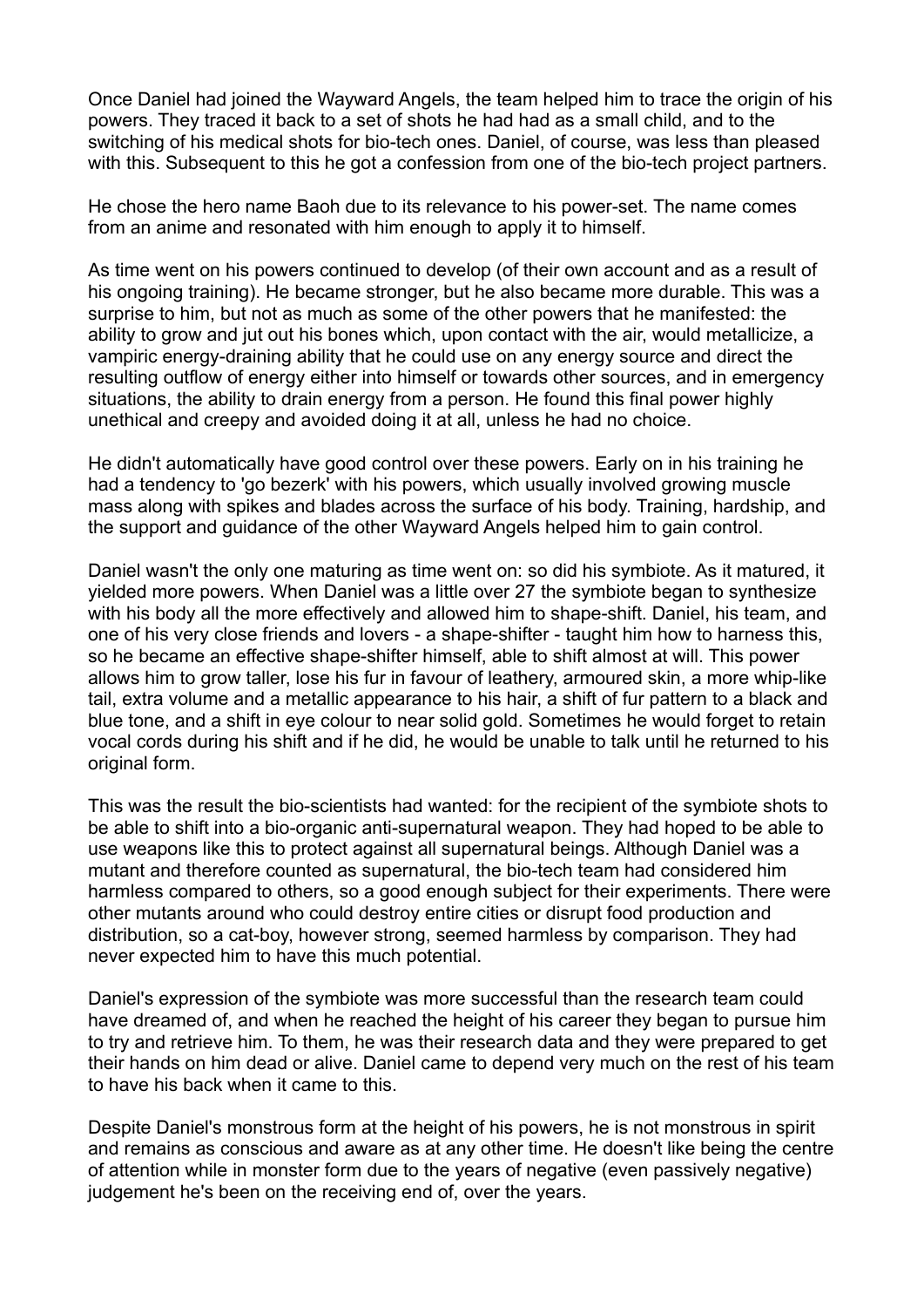He avoids killing if at all possible. He is also contractually obliged to follow police ethical ruling when it comes to conflict, and that is fine with him.

Joining the heroes really opened up the possibilities of his life to him. He was put onto a placement programme, and his team became a second family to him. Again, some of the other people on the team were the strangest creatures he had ever witnessed, but that didn't put Daniel off, not one bit.

Seeing other creatures who are more 'out there' than he is has helped Daniel develop a sense of context when it comes to his own appearance. This is a lesson he has needed to learn more than once as the damage done during his earliest days of being teased left some deep cuts, but it is a lesson he feel pretty much on top of, nowadays.

He likes to work, but he also likes to have fun with it - and he very much appreciates having his second family around! His work involves using his feline physical prowess as a 'super power' of sorts to help the emergency services respond to incidents. When needed he can also fight, and can be a very impressive fighter indeed. His style is unpredictable and suits his feline heritage.

As far as sexual relationships go, he has a confidence fuelled by early success in both friendships and more direct encounters. His natural boyish looks have helped greatly with that. However, despite his wealth of sexual experience, he has a couple of people who he holds more dearly to his heart. These relationships are relatively open and all together, they are a kinky bunch.

#### **Passing on Responsibilities**

*(older adulthood)*

Daniel has not reached this stage in life yet.

Being a hero is dangerous, however Daniel is confident enough that he will survive for long enough to one day hang up his proverbial cape. If and when that happens, he will be happy to train future generations of heroes, and/or encourage them to take a safer route through life, whether that means using safer tactics as a hero or finding something else to do entirely.

A quirk of Daniel's genes is that he's going to get bigger and stronger as time goes by, so he has not reached the pinnacle of his potential yet.

He remains sensitive about having no father present and doesn't like it when people try to raise the subject with him. It's one of the few things that can still make him angry, although as a great self-regulator he is good at calming himself down and accepting afterwards that nobody knew much about his father, not even his mother, so there is no way he could have known who he was, himself.

When he has children of his own, he is certain that he will spoil them rotten - or at least until his mate stops him! When they reach adulthood he will be sure to maintain contact with them, as his mother never gave up on him and he is determined to break the cycle that his father started.